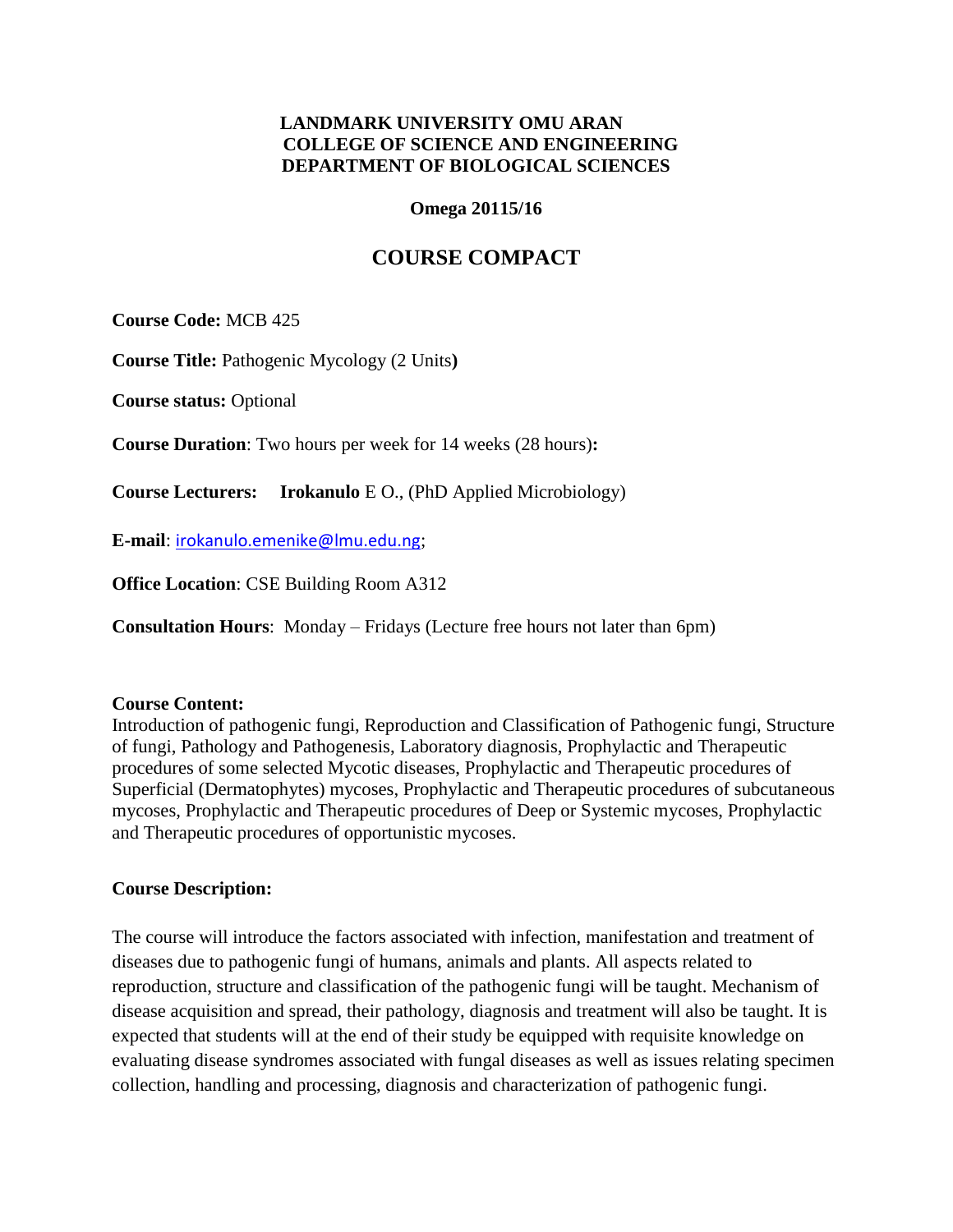#### **Course Justification:**

Understanding the biology of pathogenic fungi is crucial in dealing with the devastating effects these group of microorganisms have continued to have on plants, humans and animals. A course in pathogenic fungi will help to delineate the very numerous, ubiquitous but saprophytic fungi that most often contaminate plant, animal and human materials which often may lead to misdiagnosis.

## **A. Course Objective / Goals**

At the end of the course, students will be able to;

- Describe in detail what Pathogenic Mycology entails including the classification and structure of the aetiologic agent of mycoses.
- Understand the source, mode of spread and the medical importance of the disease
- Carry out laboratory diagnosis of the disease
- Describe the preventive and treatment methods based on the use of anti fungal agents.

#### **Course Requirement:**

Appropriate texts (books, journals and access to E- learning) for reference are important. Pathogenic fungi are to a large extent infectious microorganisms. Therefore, a course in pathogenic fungi require that every participating student in addition to having the relevant study materials, first understands the dangers associated with exposure and handling of the agent. Students are therefore required to acquaint themselves with necessary personal protective equipment that they need for handling and processing specimens suspected to harbour pathogenic fungi.

#### **Method of Grading:**

| Grading                  | Score $(\%)$ |
|--------------------------|--------------|
| Assignment               |              |
| Test + Practical         |              |
| <b>Final Examination</b> |              |
| Total                    | 100          |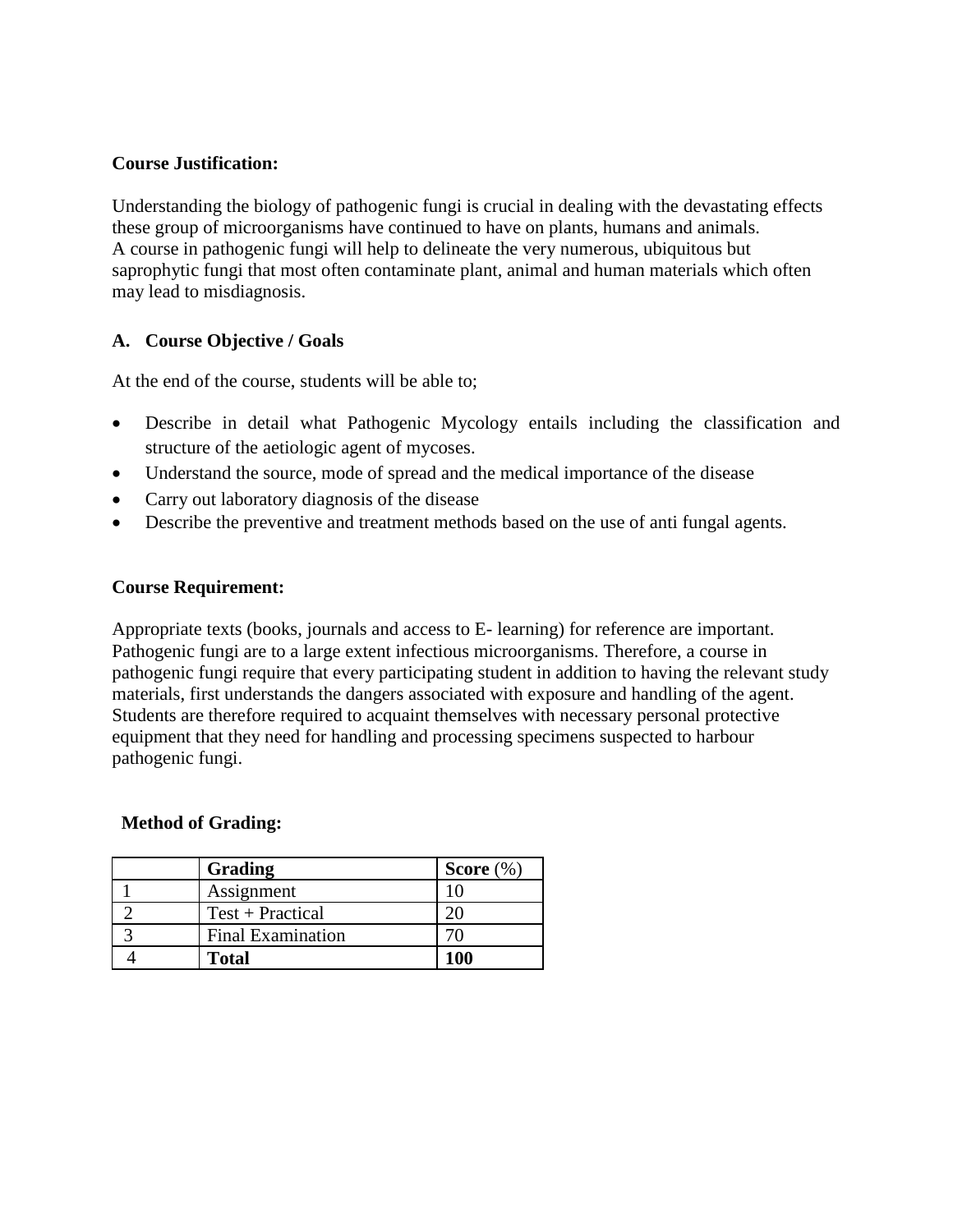## **Method of Lecture Delivery / Teaching:**

- 1 The use of multimedia will be adopted in normal lecture delivery. This will be complemented with assignments, tests and tutorials. Practical sessions shall involve specimen collection, processing, culture, isolation and identification of pathogenic fungi.
- 2 Students will be taught biosafety techniques applicable in the handling of specimens for fungal isolation.

#### **Course Outline:**

| <b>Contents/topic</b>                                                          | <b>Teacher</b> |
|--------------------------------------------------------------------------------|----------------|
| Week 1: Introduction: Classification of Pathogenic fungi.                      | Irokanulo E.O  |
| <b>Objective:</b> An introduction to the diversity of fungi that cause disease |                |
| in humans or other organisms will be made to the students. The                 |                |
| students will learn the classification of pathogenic fungi that are            |                |
| responsible for mycotic diseases.                                              |                |
| <b>Description:</b>                                                            |                |
| 1. History of the changing ideas on classification of fungi                    |                |
| 2. Phylogenetic relationship of species and genera.                            |                |
| <b>Study question:</b> The pathogenic fungi                                    |                |
| Week 2: Classification of Pathogenic fungi                                     | Irokanulo E.O  |
| <b>Objective:</b> The students will learn the classification of pathogenic     |                |
| fungi based on clinical pathology and natural ecology of the organisms         |                |
| <b>Description:</b>                                                            |                |
| Classification of pathogenic fungi based on their ecology reproduction         |                |
| and pathology.                                                                 |                |
| <b>Study question:</b> Ecology of pathogenic fungi                             |                |
| Week 3: Structure of fungi                                                     | Irokanulo E.O  |
| Objective:                                                                     |                |
| The general structure and features of fungal cell shall be considered.         |                |
| Students will learn the features relating to resting, vegetative and           |                |
| infecting stages of a fungus.                                                  |                |
| <b>Description:</b>                                                            |                |
| - Unicellular or multicellular thallus: Changes of dimorphic fungi from        |                |
| the unicellular to multicellular state depending on environmental              |                |
| conditions                                                                     |                |
|                                                                                |                |
| <b>Study question:</b> Differentiating between spores and vegetative state of  |                |
| a fungus                                                                       |                |
| Week 4: Reproduction of Pathogenic fungi                                       | Irokanulo E.O  |
| Objective:                                                                     |                |
| The students will learn and understand the complex fungal                      |                |
| reproduction which reflects the differences in lifestyles and genetic          |                |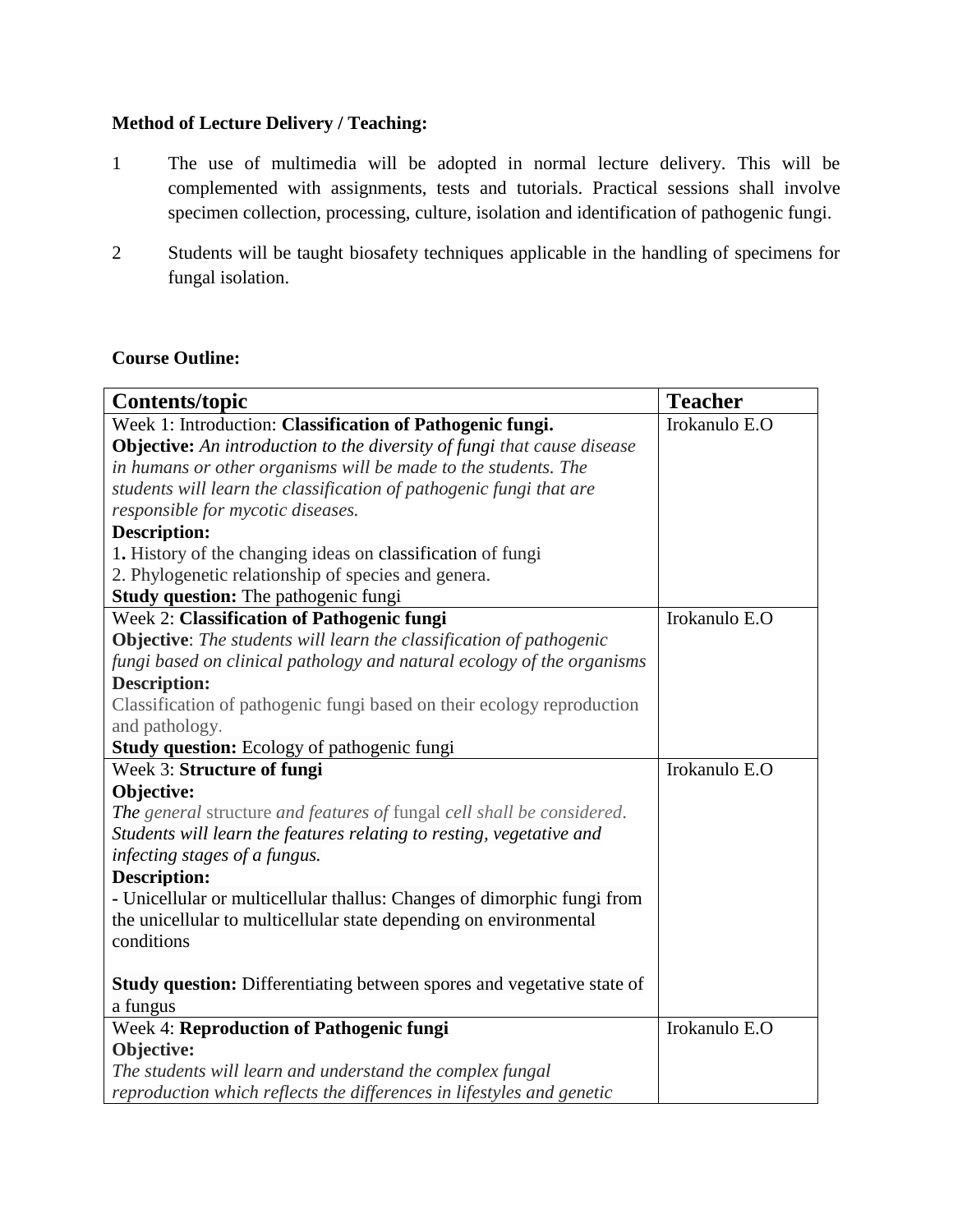| makeup within this diverse kingdom of organisms.                         |               |
|--------------------------------------------------------------------------|---------------|
| <b>Description:</b>                                                      |               |
| Mode of reproduction of fungi and its relationship with the              |               |
| environment in which the fungus exists                                   |               |
|                                                                          |               |
| <b>Description:</b> How and when fungi reproduce.                        |               |
| <b>Week 5: Pathology and Pathogenesis</b>                                | Irokanulo E.O |
| Objective:                                                               |               |
| Students are to learn and understand the general concepts of fungal      |               |
| diseases and pathogenesis.                                               |               |
| <b>Description:</b>                                                      |               |
| - Fungal entry into host, adaptation and propagation, dissemination and  |               |
| host factors.                                                            |               |
| - Clinical manifestation of fungal diseases.                             |               |
| <b>Study question:</b> How fungal disease develops and spreads in a host |               |
| Week 6: Introduction: Prophylactic and Therapeutic procedures of         | Irokanulo E.O |
| some selected mycotic diseases.                                          |               |
|                                                                          |               |
| Objective: The students will learn and understand the various            |               |
| prophylactic and therapeutic procedures relevant to mycotic diseases.    |               |
|                                                                          |               |
| <b>Description:</b>                                                      |               |
| - Understanding when to use antifungal prophylaxis                       |               |
| - What substances and procedures constitute antifungal prophylaxis.      |               |
| - Factors that may compromise fungal disease therapeutic outcomes.       |               |
|                                                                          |               |
| Study question: The overriding importance of prophylaxis in              |               |
| containing fungal disease.                                               |               |
|                                                                          | Irokanulo E.O |
| Week 7: Prophylactic and Therapeutic procedures of Superficial           |               |
| (Dermatophytes) and subcutaneous mycoses                                 |               |
| Objective: The students will learn and understand the various            |               |
| prophylactic and therapeutic procedures relevant to superficial and      |               |
|                                                                          |               |
| subcutaneous mycoses.                                                    |               |
| Description:                                                             |               |
| - Mycotic agents responsible for Superficial and subcutaneous            |               |
| mycoses.                                                                 |               |
| - Sources of fungi responsible for Superficial and subcutaneous          |               |
| mycoses.                                                                 |               |
| - Prophylactic and therapeutic procedures that can be used               |               |
| against Superficial and subcutaneous mycoses                             |               |
| Study question: The need to adopt prophylaxis in Superficial and         |               |
| subcutaneous mycoses.                                                    |               |